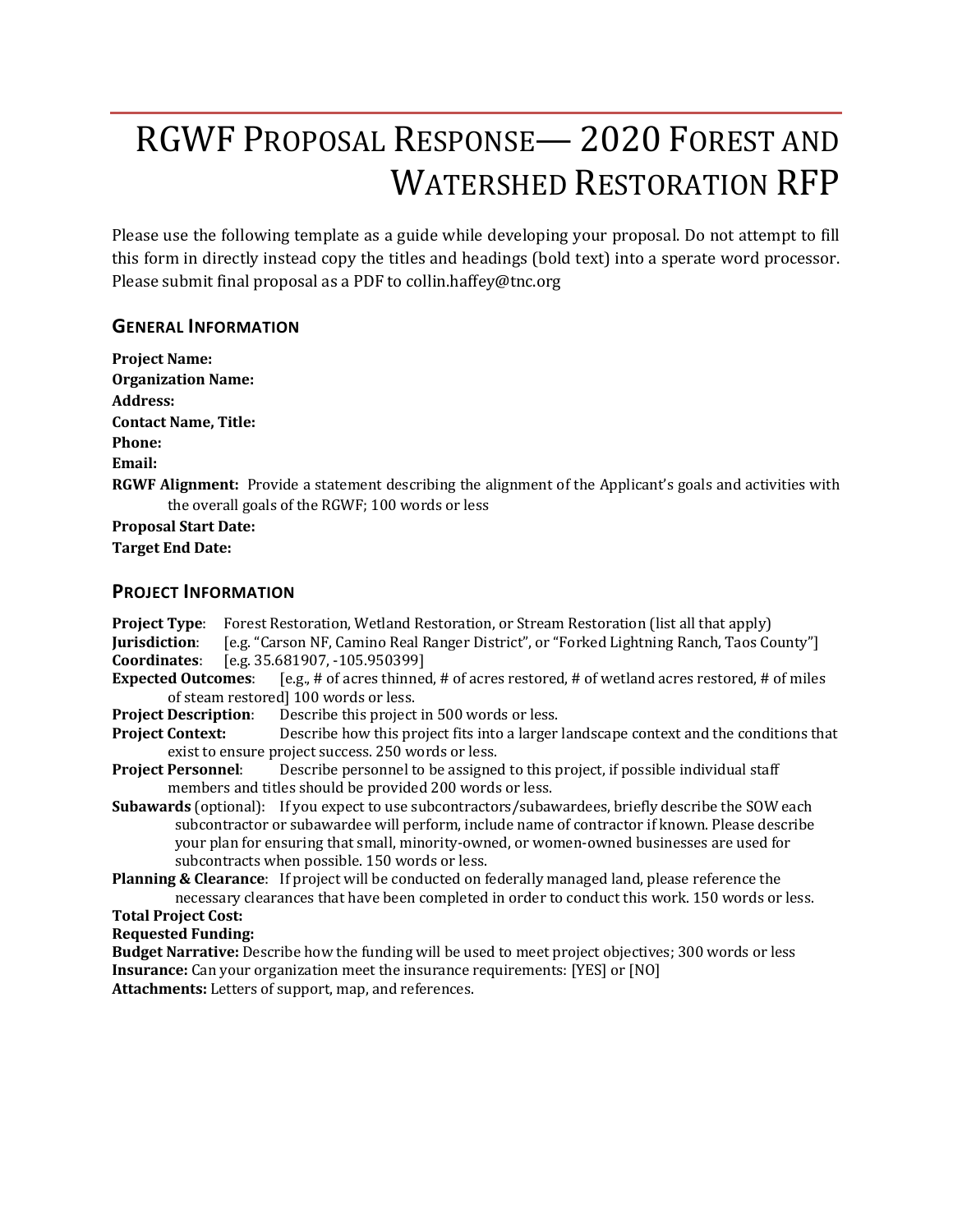### **PROJECT SCHEDULE**

| What will be done? | Who will do it? | When will it be done by? |  |  |
|--------------------|-----------------|--------------------------|--|--|
|                    |                 |                          |  |  |
|                    |                 |                          |  |  |

*add more rows as necessary*